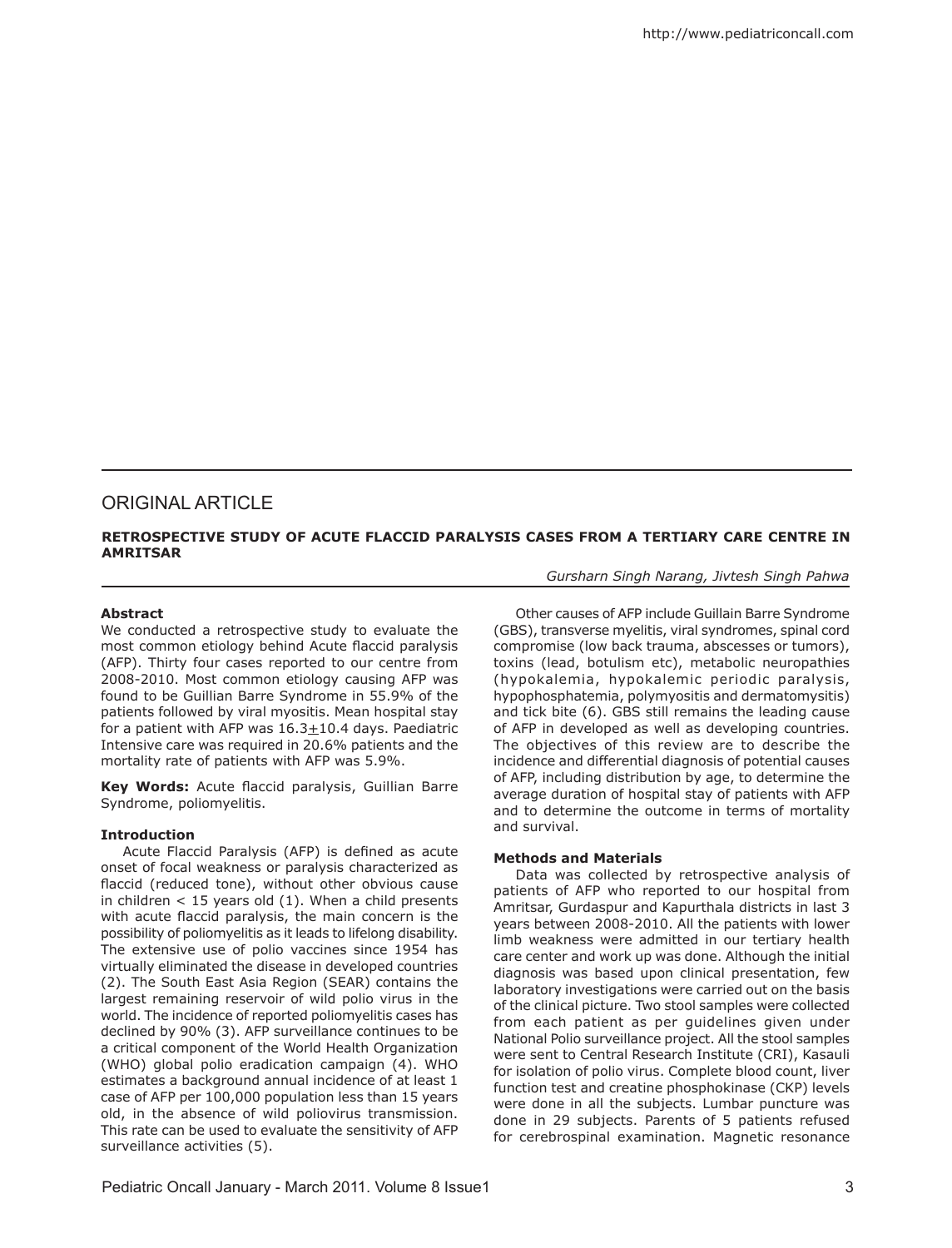imaging (MRI) of brain or spine and electrophysiological studies were carried out in certain cases when it was required or diagnosis was doubtful.

GBS was diagnosed on the basis of albumino cytological disassociation in cerebrospinal fluid (CSF) examination or by nerve conduction studies. Viral myositis was diagnosed on the basis of raised CPK levels.

### **Results**

Male: female ratio in the study was 20:14. As shown in table 1, maximum number of children were in the age group of over 9 years followed by 1-2 years and 3-4 years. The age of the youngest child was 16 months and that of the oldest child was 161 months old. Commonest cause of AFP was GBS in 19 patients, as shown in Table 2. In 17 (89.5%) out of the 19 children albumino cytological disassociation was noticed in CSF while the remaining 2 were diagnosed on the basis of nerve conduction studies. Hypokalemia leading to lower limb weakness was found in 3 (8.8%) children. Of which 1 had renal tubular acidosis and other 2 were associated with severe malnutrition. Three (8.8%) children were diagnosed with encephalitis but no virus was isolated. Polio virus was not isolated from stool specimen of any of the case.

All the cases were managed on indoor basis, out of them, seven (20.85%) patients required admission in Paediatric Intensive Care Unit (PICU). (TABLE 2). Two patients of GBS and 1 of encephalitis had respiratory compromise and required Advanced life support (ALS).

One patient each of GBS and encephalitis expired.

The mean duration of stay in the hospital of all the 34 patients was  $16.3 \pm 10.4$  days. The longest stay was of the patient with trauma spine (35 days). Average stay for each disease is depicted in Table 2.

#### **Discussion**

Active surveillance of AFP in children less than 15 years old plays pivotal role in monitoring suspected cases of paralytic poliomyelitis and provides evidence of the elimination of indigenous wild poliovirus . In the present study no case of wild polio virus or vaccine associated polio virus was isolated. GBS is one of the important causes of AFP in our study with over half the patients being affected. This has been highlighted by the previous studies where incidence of GBS leading to AFP has ranged from 47.3-72.2% (1,6-11). In a study done by D'Souza et al (8) in Australia, 19% had transverse myelitis. In our study only 5.9% of children were diagnosed with transverse myelitis.

In our study 20.5 % of children required intensive care in comparison to 33% of children in a similar study in Australia. In our study 10.5% of GBS patients required ventilator. In a study done by Koul et al (12) in Oman 18.3% children were on ventilator. Very few patients had respiratory paralysis and bulbar involvement needing less intensive care and ventilator support in our study.

Mortality rate in our study was 5.9% which included a patient each of GBS and encephalitis each which is similar in other studies (1,13). Mortality in our cases was attributed to late presentation of these patients to

| AGE (months) | Number of cases $(n=34)$ (%) |  |  |
|--------------|------------------------------|--|--|
| $12 - 24$    | 6(17.6)                      |  |  |
| $25 - 36$    | 4(11.8)                      |  |  |
| $37 - 48$    | 6(17.6)                      |  |  |
| 49-60        | 1(2.9)                       |  |  |
| $61 - 72$    | 3(8.8)                       |  |  |
| 73-84        | 0                            |  |  |
| 84-96        | 4(11.8)                      |  |  |
| 97-108       | 3(8.8)                       |  |  |
| >108         | 7(20.6)                      |  |  |

**Table 1: Age wise distribution of total cases.**

| Table 2 - Distribution of cases on the basis of their diagnosis |  |  |  |
|-----------------------------------------------------------------|--|--|--|
|-----------------------------------------------------------------|--|--|--|

| <b>DIAGNOSIS</b>              | Number of<br>$cases(n=34)$ | Number of<br>cases requiring<br>intensive care | <b>Average duration</b><br>of stay in the<br>hospital in days | <b>Survival</b> |
|-------------------------------|----------------------------|------------------------------------------------|---------------------------------------------------------------|-----------------|
| Guillain<br>Barre<br>Syndrome | 19 (55.9%)                 | $3(15.8\%)$                                    | $20.1 + 8.2$                                                  | 18 (94.7%)      |
| Viral myositis                | $6(17.6\%)$                |                                                | $3.83 + 1.47$                                                 | $6(100\%)$      |
| Encephalitis                  | $3(8.8\%)$                 | $3(100\%)$                                     | $9.3 + 5.03$                                                  | $2(66.6\%)$     |
| Hypokalemia                   | $3(8.8\%)$                 | $1(33.3\%)$                                    | $9 + 5.56$                                                    | $3(100\%)$      |
| Transverse myelitis           | $2(5.9\%)$                 |                                                | $29 + 4.24$                                                   | $2(100\%)$      |
| Trauma spine                  | $1(2.9\%)$                 | 0                                              | $35 + 0$                                                      | $1(100\%)$      |